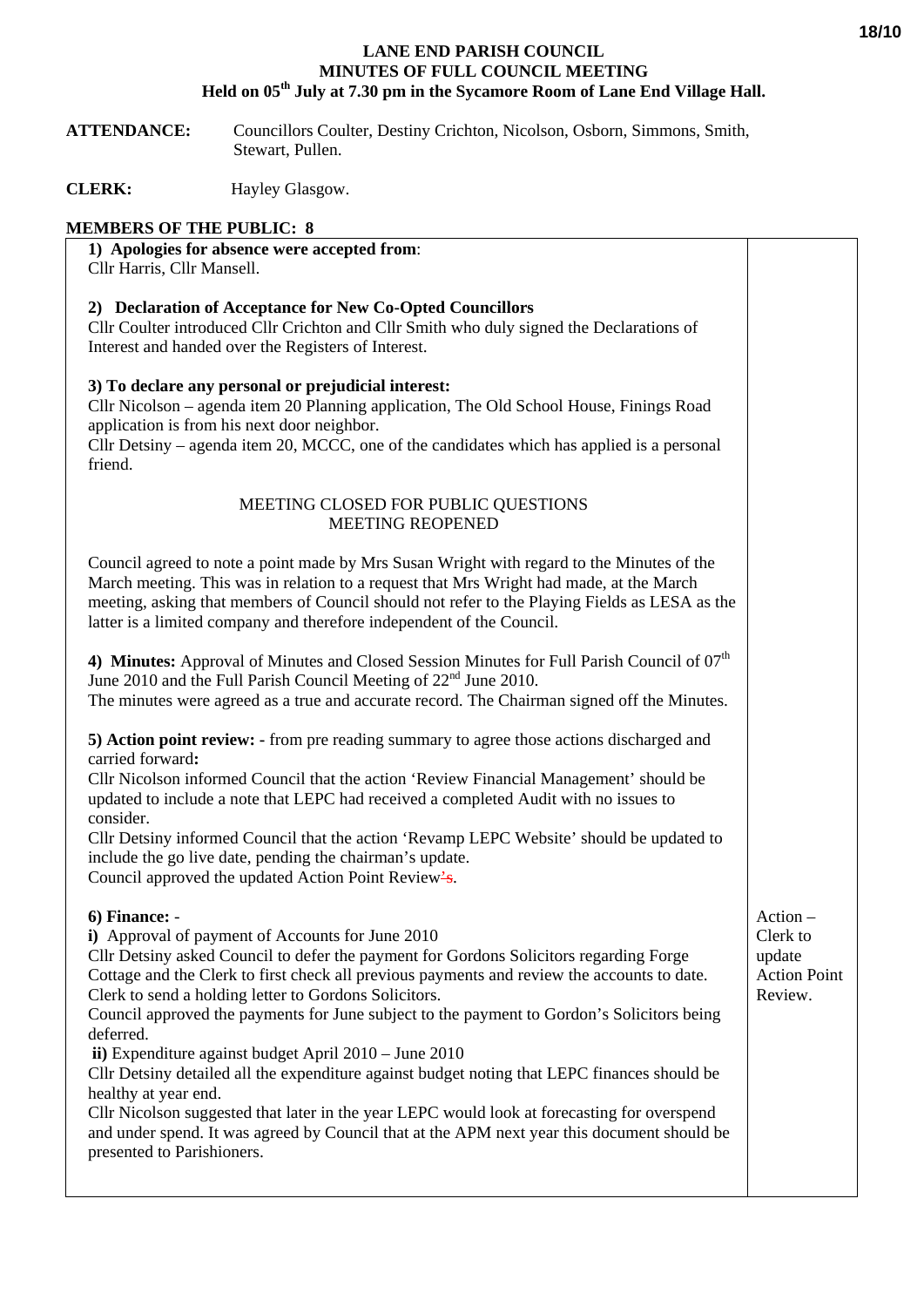| 7) Lane End Youth and Community Work - Elim Centre, proposed donation.                           | 19/10               |
|--------------------------------------------------------------------------------------------------|---------------------|
| Cllr Detsiny read the summary paper which he produced prior to the meeting.                      | Action -            |
| Cllr Coulter read out a correspondence from Cllr Harris with his suggestions as Cllr Harris was  | Clerk to            |
| unable to attend this meeting.                                                                   | check all           |
| Council were unsure how much money should be donated to this cause and were of different         | previous            |
| opinions. Cllr Coulter recommended this should be taken to the spending priorities group and     | payments to         |
| that Council should invite Cllr Detsiny to attend the spending priorities group for further      | Gordons             |
| discussions on this matter. This would then be an agenda item at the August meeting. Cllr        | Solicitors for      |
| Detsiny would like to record in the minutes he is deeply upset by the lack of enthusiasm for the | Forge               |
| project as he believes it's very important.                                                      | Cottage and         |
| Council agreed to ask the spending priorities group to reconvene before the August meeting       | send a              |
| with Cllr Detsiny to join and the group to come back to the August meeting with                  | holding             |
| recommendations, LEPC will in principle support this.                                            | letter.             |
|                                                                                                  | Issue               |
|                                                                                                  |                     |
| 8) Campaign to Protect Rural England – To renew subscription and agree to pay £29 for            | findings at         |
| 2010 membership                                                                                  | August              |
| Council approved to renew the subscription and pay the fee of £29                                | meeting.            |
|                                                                                                  | $Action -$          |
| 9) Wycombe Community Stadium                                                                     | Clerk Add           |
| This will remain a standing item on FPCM agenda for the foreseeable future. Cllr Coulter         | this to the         |
| would like to thank Wayne Pendle for the paper he presented to Council and after Councillors     | August              |
| have read through the paper this will be returned to as an agenda item.                          | agenda.             |
| Councillors asked the Clerk if LEPC had received any communication from WDC regarding            |                     |
| further information on the Wycombe Community Stadium for the Clarion. The Clerk advised          |                     |
| she had chased but had no communication back. Clerk will continue to chase WDC.                  |                     |
|                                                                                                  | Action -            |
| 10) Moorend Common – To consider members of the MCCC                                             | Clerk to            |
| Cllr Coulter advised Council, on the Clerks recommendation, as individuals were being            | email paper         |
| discussed this should be moved into closed session.                                              | to all              |
| Council agreed to move this agenda item to closed session.                                       | Councillors,        |
|                                                                                                  | Chase WDC           |
| 11) Allotment Rent-To consider an Increase in the Allotment rents for 2010/11                    | and leave as        |
| The Clerk advised the last increase was around 2 years ago.                                      | a standing          |
| Council discussed the Bunkers Allotments will shortly receive a water supply which will be       | agenda item.        |
| funded by the Parish Council. Council agreed the rents should be increased to the following      |                     |
| amounts, £7 for small plots, £9 for standard plots, £18 for double plots.                        |                     |
|                                                                                                  |                     |
| 12) Cadmore End School Common – To consider if permission can be granted for parking             |                     |
| on the common opposite the School for Cadmore End Revels on 10 <sup>th</sup> July which is an    |                     |
| annual event, separate from the school, well supported.                                          | <b>Action Clerk</b> |
| Council approved parking on the common.                                                          | - to increase       |
|                                                                                                  | rents.              |
| 13) Appoint an Internal Auditor for 2011                                                         |                     |
| Council resolved to reappoint the existing auditor – Laurie Johnson.                             |                     |
|                                                                                                  |                     |
| 14) Wycombe District Association of Local Councils – To consider if current representatives      |                     |
| want to continue and/or if another Councillor would like to join                                 |                     |
| Cllr Coulter would not like to continue, Cllr Pullen would like to continue and LEPC think Cllr  |                     |
| Mansell would like to continue. Cllr Smith would also like to join.                              |                     |
| Cllr resolved the representatives would be Cllr Mansell, Cllr Smith and Cllr Pullen.             |                     |
|                                                                                                  |                     |
| 15) Local Priorities Budget – Suggestions for schemes to take forward the local priorities       |                     |
| There is strong support of a bus service from Lane End to Marlow. Clerk to find out what the     |                     |
| LAF are looking for and advise Councillors – any suggestions should be emailed back to           |                     |
| Clerk.                                                                                           |                     |
|                                                                                                  |                     |
| 16) Wycombe Air Park JCC – consider drafted letter                                               |                     |
| Cllr Coulter referred to the letter which had already been issued to Councillors and proposed    |                     |
| he add 2 suggestions received from Cllr Detsiny.                                                 |                     |